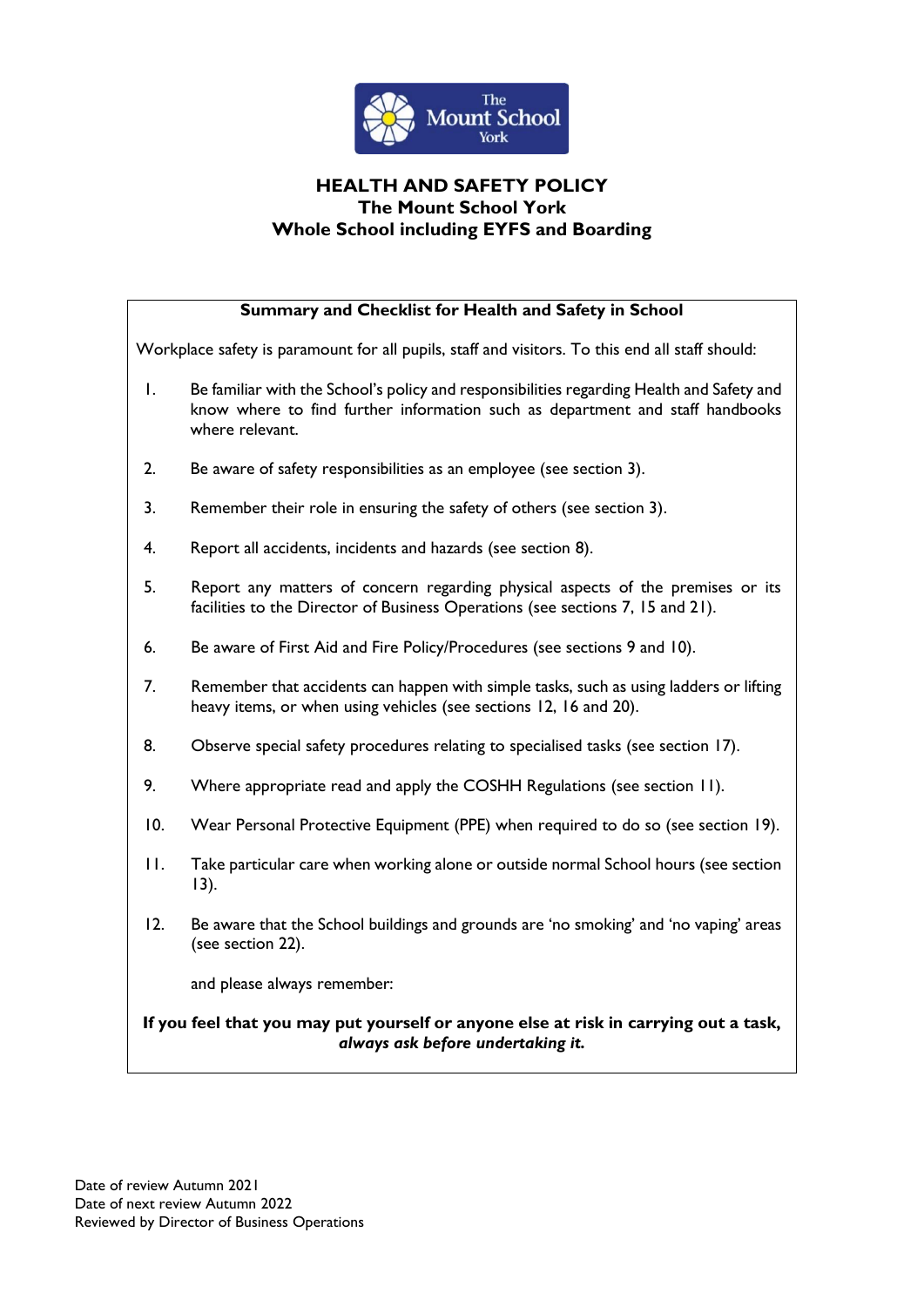### **1. Policy Statement**

This policy has been produced, and will apply:

- o In accordance with the School's intention to comply with all requirements of the Health and Safety at Work etc. Act 1974 and other relevant statutory requirements.
- o Taking into consideration the non-statutory guidance from the DfE, Health and Safety Advice on Legal Duties and Powers (2014).
- o In line with the School's intention to ensure, so far as is reasonably practicable, the health, safety and welfare of all staff, pupils and visitors, while in School or engaged on school activities.

Health and Safety requirements specific to individual academic subjects as detailed within Departmental documentation support and supplement this Policy.

In addition to this Health and Safety Policy, there may be more detailed guidance notes relating to specific rules and procedures relevant to certain roles such as maintenance, cleaning and educational visits.

### **2. Policy Objectives**

- o To provide and maintain safe and healthy conditions in School and to encourage a Health and Safety culture for all our employees, pupils, volunteers and visitors.
- o To provide and maintain safe systems of work and a safe working environment.
- o To ensure that all employees, and contractors working in School, are properly informed of their responsibilities for health and safety matters, discharge them effectively, and are encouraged to participate in the prevention of accidents.
- o To ensure that appropriate management structures, information and training are provided to enable employees to discharge their duties safely and competently.
- o To educate pupils in good health and safety practices.
- o To monitor and, where necessary, improve the management of Health and Safety in School.
- o To ensure pupil safety by other policies relating to Safeguarding and Safer Recruitment.

### **3. Responsibilities**

The responsibility for Health and Safety at The Mount School extends through the whole School, with specific responsibilities apportioned as below:

- o Governors ensure that an appropriate Health and Safety Policy is in place in the School, that arrangements are made for its effective implementation and they appoint one Committee member to have particular responsibility for Health and Safety.
- o The Principal has ultimate responsibility for the implementation and management of this Policy and will support the Director of Business Operations in this respect.
- o Day-to-day monitoring and evaluation of Health and Safety requirements is delegated to the Director of Business Operations working in conjunction with the Deputy Principal and the Head of Junior School.
- o The Head of Boarding is responsible for ensuring the day-to-day Health and Safety of the boarding premises and all boarding provision.
- o The Director of Business Operations is the 'Responsible Person' for Fire Safety and Water Regulations.
- o Heads of Teaching Departments/Key Stage Coordinators/Head of Junior School have direct responsibility for ensuring that this Policy is implemented within their Department/Key Stage.
- o Some teaching staff have additional responsibilities regarding Health and Safety aspects of particular activities (e.g. Sport, Art, Design and Technology, IT, Science and expedition and trips organisers).
- o Support staff have various designated responsibilities, including ensuring that:
	- All plant & equipment and vehicles under their control are properly maintained and safe to use and all safety devices are fitted properly, adjusted and maintained.
	- A high standard of housekeeping is maintained throughout the School.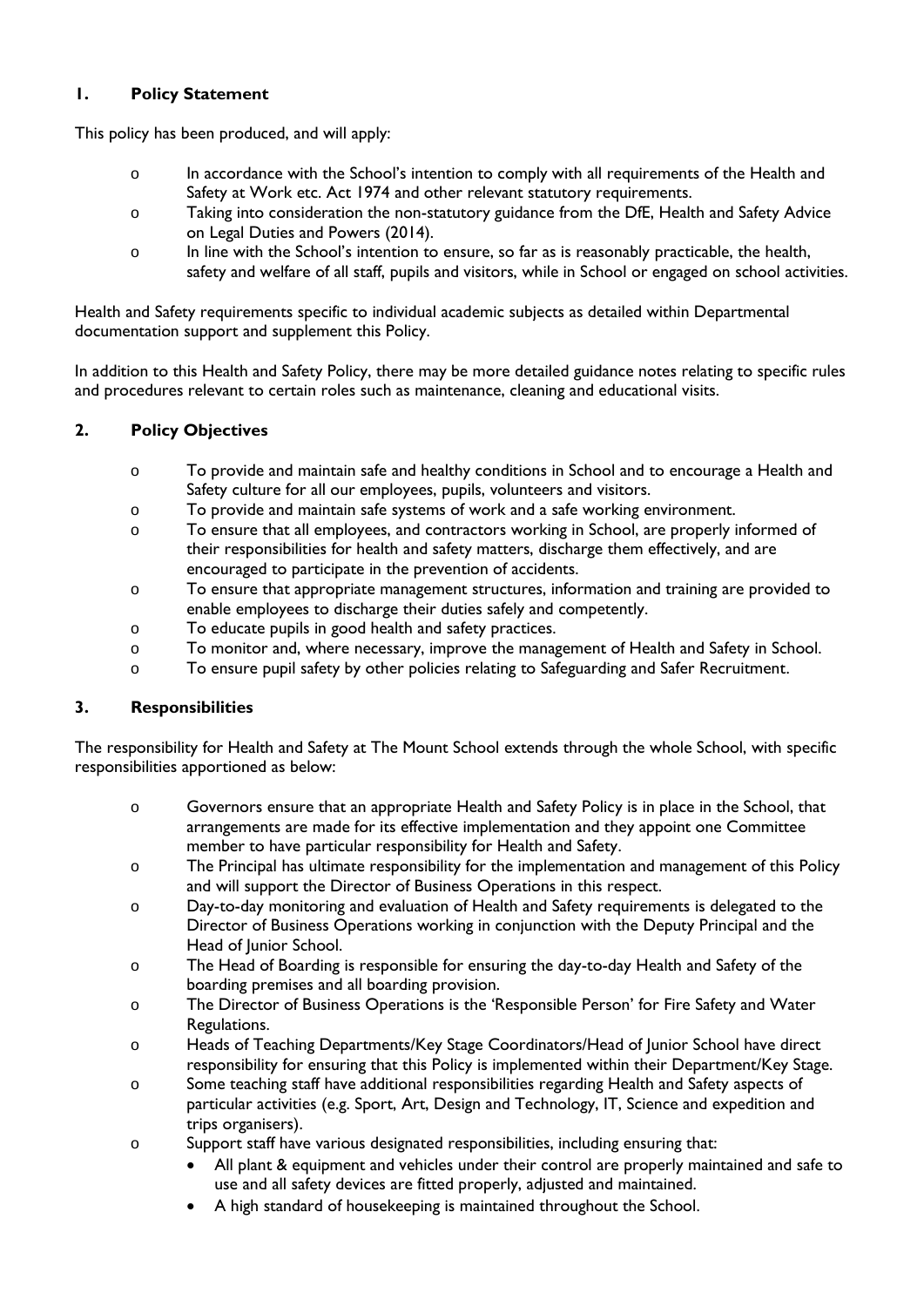- Any contractor working in the School observes good Health and Safety practice.
- If a task has to be left incomplete, the location is left in a safe and tidy condition and does not create any hazard.
- No employees, including themselves, carries out tasks for which they are not trained or competent.
- Personal Protective Equipment is provided and used.
- o All teaching and support staff have a statutory duty as employees:
	- To take reasonable care for the health and safety of themselves and other persons who may be affected by their acts or omissions.
	- To co-operate with the School as their employer, so far as necessary, to enable the School to meet statutory requirements.
	- To participate in training modules or courses appropriate to their role.
	- Not to interfere intentionally or recklessly with, or misuse, anything provided in the interest of health and safety or welfare.
	- To ensure that all accidents, fires and incidents are promptly reported and, where appropriate, investigated and action taken to prevent any recurrence.

### **4. Health and Safety Committee**

Staff are consulted on Health and Safety matters via members of the Health and Safety Committee.

The Health and Safety Committee consists of the Principal, Head of Junior School, Head of Boarding, Deputy Principal, Director of Business Operations, a designated Committee Member (governor) and other key staff particularly involved with Health and Safety. It meets each term to discuss and review Health and Safety matters. The governor representative reports after each meeting to the next governors' meeting.

### **5. Safe and Secure Working Environment**

- o The Director of Business Operations working with the Facilities staff is responsible for ensuring that all the fabric of the School is constructed, inspected regularly and maintained so as to ensure that all facilities are in a safe, sound and weatherproof condition.
- o The School seeks to provide a secure working environment by means of a range of measures, including access-controlled doors and gates, electronic keypad locks on external doors and control of visitors to the site.

### **6. Early Years Foundation Stage (EYFS)**

- o Play-areas will be sufficiently large for free movement and development of gross motor skills.
- o Adequate storage space will be provided and, where it is safe to do so, pupils will be encouraged to be independent and make their own choice of resources.
- o The outdoor play area of EYFS will be kept secure and well maintained.
- o Equipment will be regularly checked.
- o Fresh drinking water is available at all times.
- o Members of staff in EYFS receive training, on-line and through the Catering Manager, in preparing and handling food.

### **7. Safety Inspections**

- o The School (through the Director of Business Operations and Facilities staff) arranges safety inspections of equipment, engineering plant and electrical installations to be carried out by qualified personnel. Recommendations are made to the Director of Business Operations regarding any action required.
- o All portable electrical appliances in the School are inspected on a regular basis by the Facilities and IT Teams who have been trained for this purpose; each Head of Department or Junior School member of staff must ensure that all such equipment is made available for inspection,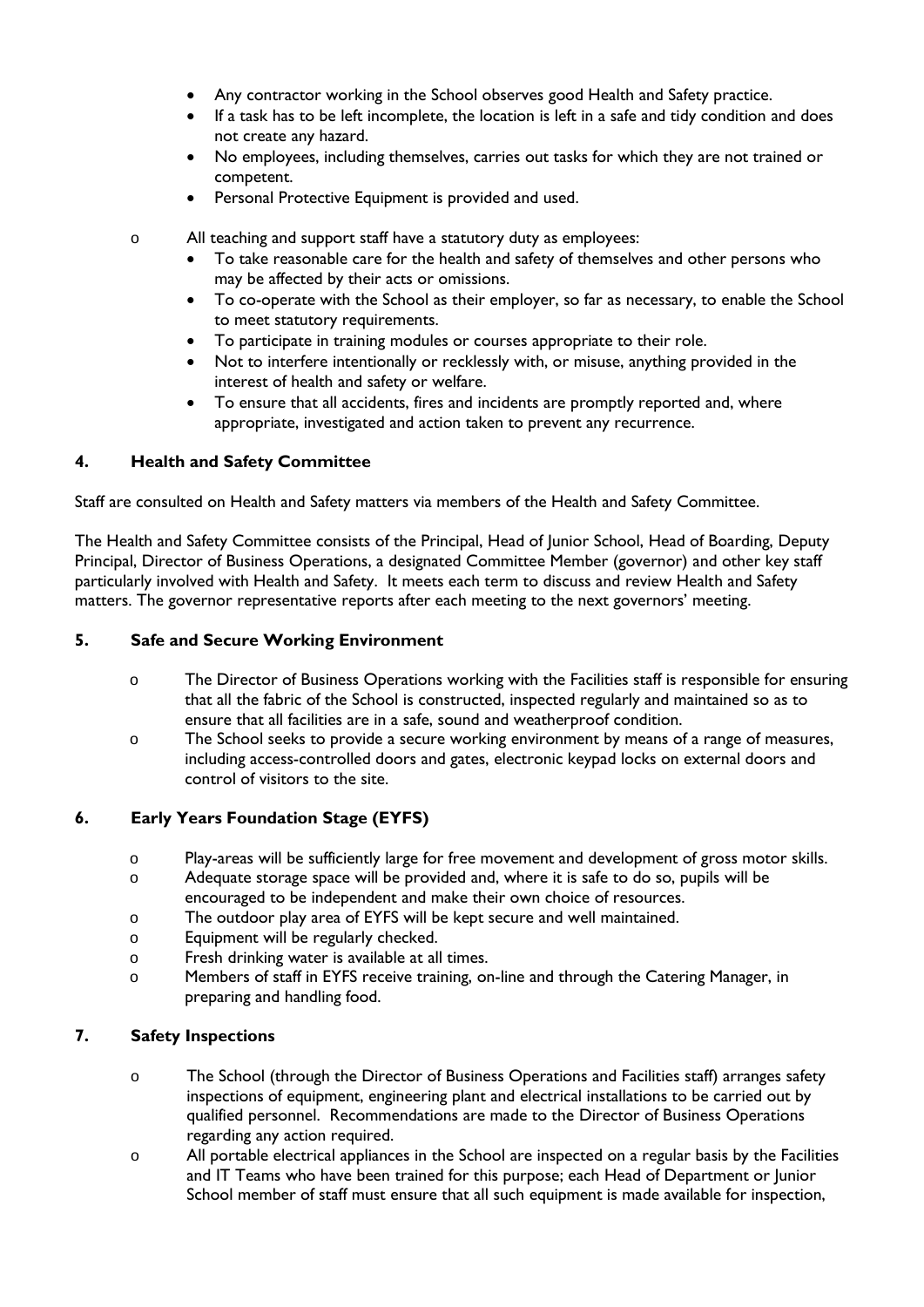and that any equipment without a current test label is brought to the attention of the Network Manager.

- o The Director of Business Operations is responsible for ensuring the weekly, termly and annual testing of fire detection and alarm systems and fire-fighting equipment.
- o The Director of Business Operations is responsible for ensuring regular inspection and maintenance of the air conditioning and water systems.
- o In addition to these periodic inspections, it is the duty of all staff at all times to watch out for any hazard or potential hazard and report it to the Facilities staff.

### **8. Reporting Accidents and Incidents**

- o If an accident or incident happens in School, or outside the School during an activity or event organised by the School, it is the duty of every employee to report such accidents, both to ensure that the person(s) involved receive(s) appropriate treatment and/or advice, and so that steps can be taken to prevent any repetition of the incident.
- o The School provides Accident Books for reporting purposes, which can be found in main Reception.
- o Some accidents are reportable to the Health and Safety Executive, under Reporting of Injuries, Diseases and Dangerous Occurrences Regulations (RIDDOR); the School Nurse is responsible for checking if an accident is reportable and submitting reports.

# **9. First Aid Policy/Procedures** *(see separate First-Aid Policy)*

- o The School identifies the need for trained First-Aiders in sufficient numbers and at suitable locations to enable First Aid to be administered without delay. These staff receive special instruction and are awarded certificates, which have to be renewed after refresher courses at regular intervals. A full list of First Aiders is displayed in the School Office, Junior and Senior School staff rooms, in the Sports Hall Office, in Boarding and at various other key locations around School.
- o First Aid boxes are provided at locations throughout the School and in School vehicles.
- o In the event of an accident involving injury, one of the First Aiders should be called. If there is any doubt about the nature of the injuries, the person must not be moved until qualified help arrives. Remember to report any accident (see Section 8 above).
- o In the event of a serious accident/emergency staff should call 999 if emergency services are required.

### **10. Fire Policy/Procedures** *(see separate Fire Policy)*

- o It is very important that all staff familiarise themselves with fire procedures, including:
	- escape routes and means of escape.
	- fire assembly point (grass tennis courts in main School grounds).
	- calling the emergency services.
	- the location of fire-fighting equipment.
	- any particular local special considerations (e.g. in laboratories and workshops).
- o As part of the fire procedures, all staff are required to sign in and out of the workplace at all times.
- o Details of fire procedures and escape routes are printed on notices close to the door in each room.
- o Staff, pupils, volunteers and visitors must treat every sounding of the alarm as if it is a genuine alarm (unless otherwise advised in advance).
- o All staff are responsible for ensuring fire evacuation routes are kept clear, fire doors are kept closed and fire-fighting equipment is not used for any inappropriate purpose.
- o The School identifies the need for trained Fire Marshals and key staff have received appropriate training.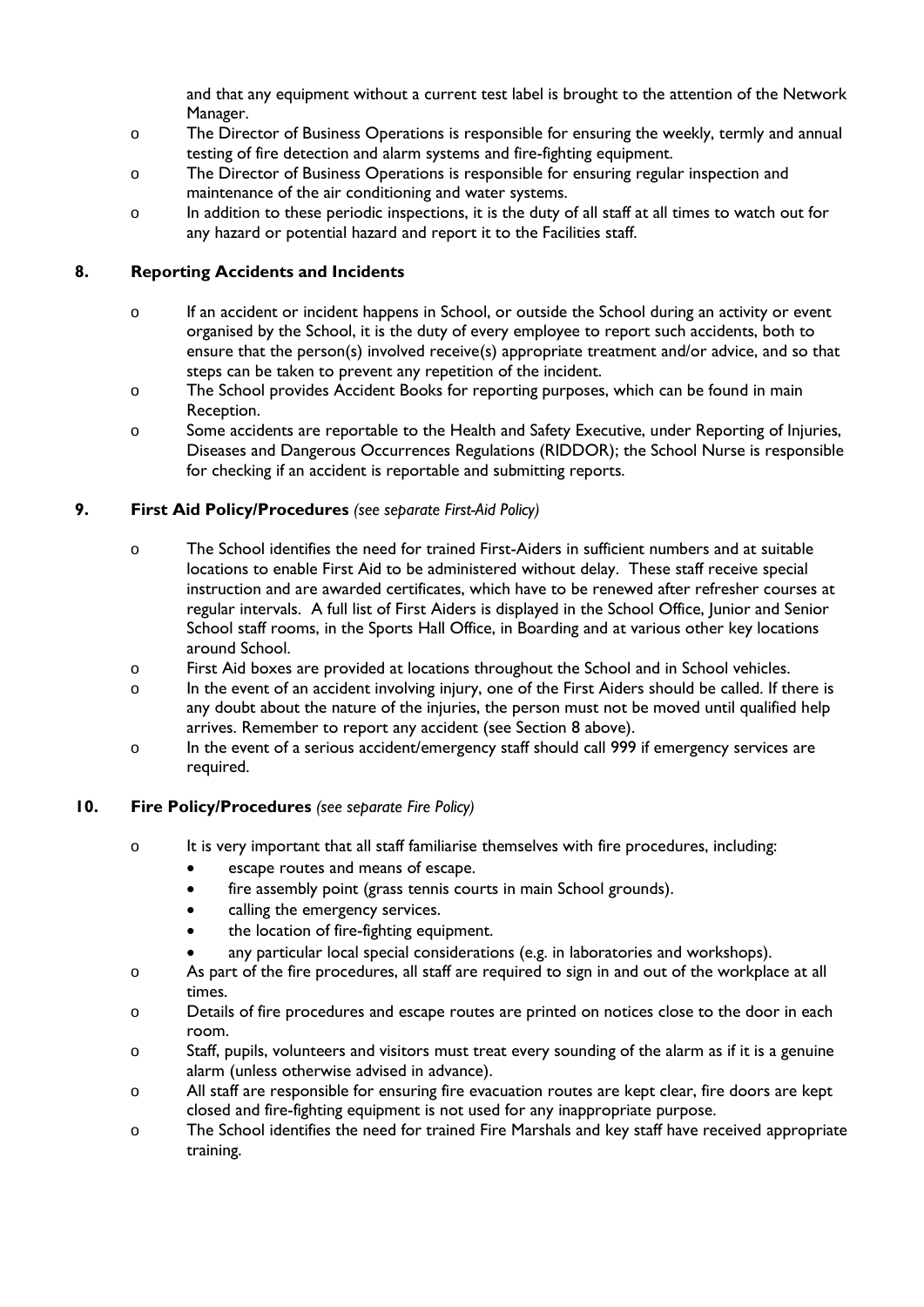# **11. COSHH**

- o The Control of Substances Hazardous to Health Regulations 2002 (COSHH) sets down methods for safe use which must be observed with such materials.
- o COSHH regulations affect a wide range of activities, as they include use of materials such as laboratory chemicals, adhesives, cleaning agents, solvents, pesticides and biological agents. Staff using such materials are aware of having to adhere to COSHH Regulations.
- o In particular, COSHH regulations apply to swimming pool chemicals, cleaning products and substances used by the maintenance team.
- o The Regulations require the clear labelling of containers for such substances, giving information about their safe use; users must read these and the assessment relating to each substance before using it*.*
- o All hazardous substances are kept locked away in laboratories or cleaning cupboards and safe stores.

### **Special Considerations in Science and Technology Areas:**

o Special regulations and requirements apply in laboratory areas: the appropriate Head of Department should be consulted about these.

# **12. Working at Height (Ladders and Steps)**

- o Staff working at height (defined as any location where a fall from it may cause injury) must meet the requirements of the Working at Height Regulations 2005 (as amended).
- o The risk of accidents whilst using steps and ladders can be reduced by following some simple rules. So far as is practicable, steps and ladders should only be used as a means of access and not as a work platform.
- o Only trained designated staff are allowed to use specialist equipment, such as scaffold towers, for maintenance work.
- o See HSE leaflet on Working at Height on the HSE website.

# **13. Lone Working and Working Outside School**

- o Staff working in School outside normal hours, and particularly while working alone, should consider additional measures to ensure their own safety.
- o In particular, staff working in potentially hazardous areas eg the swimming pool should take extra care to follow the procedures set down for their protection.
- o It is also important to remember that this Health and Safety Policy applies to staff and pupils engaged on School activities away from School.

# **14. Asbestos Containing Materials (ACMs)**

- o The School will meet the requirements of the Control of Asbestos Regulations 2012 including the duty to manage asbestos on site.
- o The School will commission a competent surveyor to find out if and where asbestos is present.
- o The surveyor will assess the condition of any Asbestos Containing Materials (ACMs).
- o The surveyor will sample any suspected or presumed ACMs on the premises.
- o The surveyor will compile a register recording the location and condition of the ACMs or presumed ACMs. .
- o Advised by the surveyor, the School will prepare an asbestos management plan to remove, treat or monitor any ACMs.
- o Any ACMs left in place will be inspected at least every six months. The survey and the management plan will be updated at regular intervals.
- o Any member of staff who believes they have identified any hazardous material should report it to the Director of Business Operations immediately.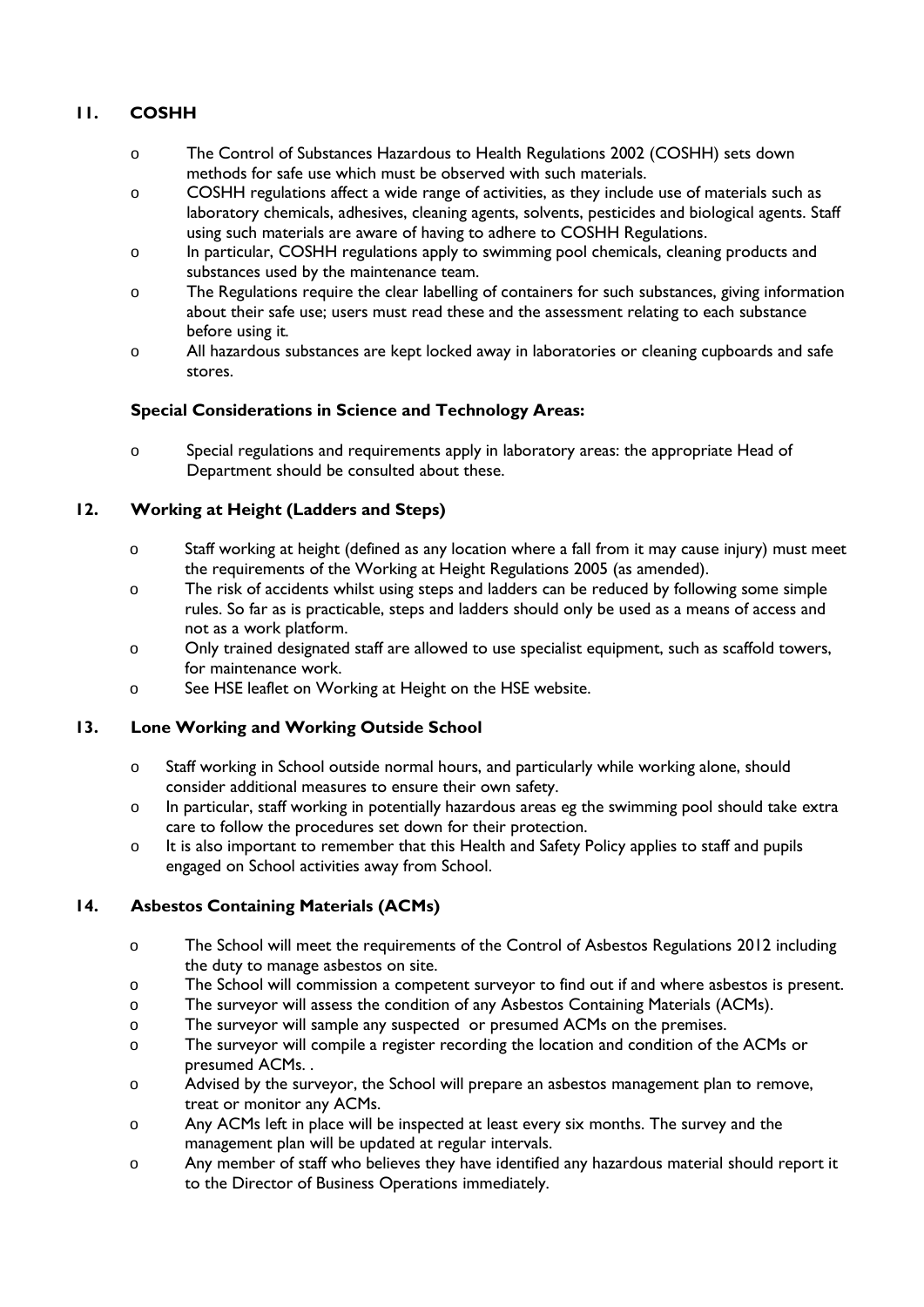### **15. Site Security**

The School ensures that there are adequate security arrangements in place for the grounds and buildings by ensuring that each building is securely locked each night; that each building has a secure entrance with security arrangements as appropriate and that the School's perimeters are secure. The Boarding House is alarmed each evening to further ensure safety from intruders. School staff make a perimeter security check every evening.

The School's security arrangements are based on a risk assessment for the School and are regularly reviewed by the Senior Leadership Team and the Facilities Team, explicitly taking into account:

- o location of the School;
- o the physical layout of the School (e.g. multiple buildings);
- o the movements needed around the site (e.g. car parks);
- o arrangements for receiving visitors;
- o the selecting and managing of contractors.

The School has arrangements in place for making the site safe in winter weather conditions.

### **16. Vehicle Safety**

The School has a 'Minibus Procedures Policy'. Staff require prior approval from the Director of Business Operations to use School vehicles. Staff must ensure that they are aware of all the regulations and their own responsibilities regarding the safe use of vehicles, including use of seat belts, safe distribution and securing of loads, and the towing of trailers. Staff are given familiarisation training prior to driving the minibus for the first time.

On-site movement of vehicles is restricted to 5mph and vehicles are escorted by facilities staff during the school day when moving through areas in which there are pupils.

### **17. Use of Display Screen Equipment (DSE)**

Most staff and pupils will use DSE and should be aware of the Display Screen Equipment Regulations 1992, as amended 2002. Though these apply only to employees who work at DSE for extended periods, the Regulations should be regarded as good practice for all users of DSE. (*See HSE guidance on Working with Display Screen Equipment on the HSE website.)*

The School will:

- carry out a DSE workstation assessment for 'users'
- reduce risks, including making sure workers take breaks from DSE work or do something different
- provide an eye test if a worker asks for one
- provide training and information for DSE users

### **18. Water Safety**

The School ensures that the water supply meets the requirements of all relevant statutory requirements. This is done by performing necessary checks at appropriate intervals in order that:

- o the School has a wholesome supply of water for domestic purposes including a supply of drinking water;
- o WCs have an adequate supply of cold water and washbasins, sinks and showers have an adequate supply of hot and cold water;
- o the supply of water to the Boarding Houses is adequate and meets all requirements at all times;
- o the temperature of hot water supplied to showers shall not exceed 43°C.

The School has a duty to ensure water safety within the premises. The School's specific day-to-day responsibilities for water safety include identifying and assessing sources of risk and preparing a course of action for preventing or controlling the risk. This includes Legionnaires' disease, which is a potentially fatal form of pneumonia caused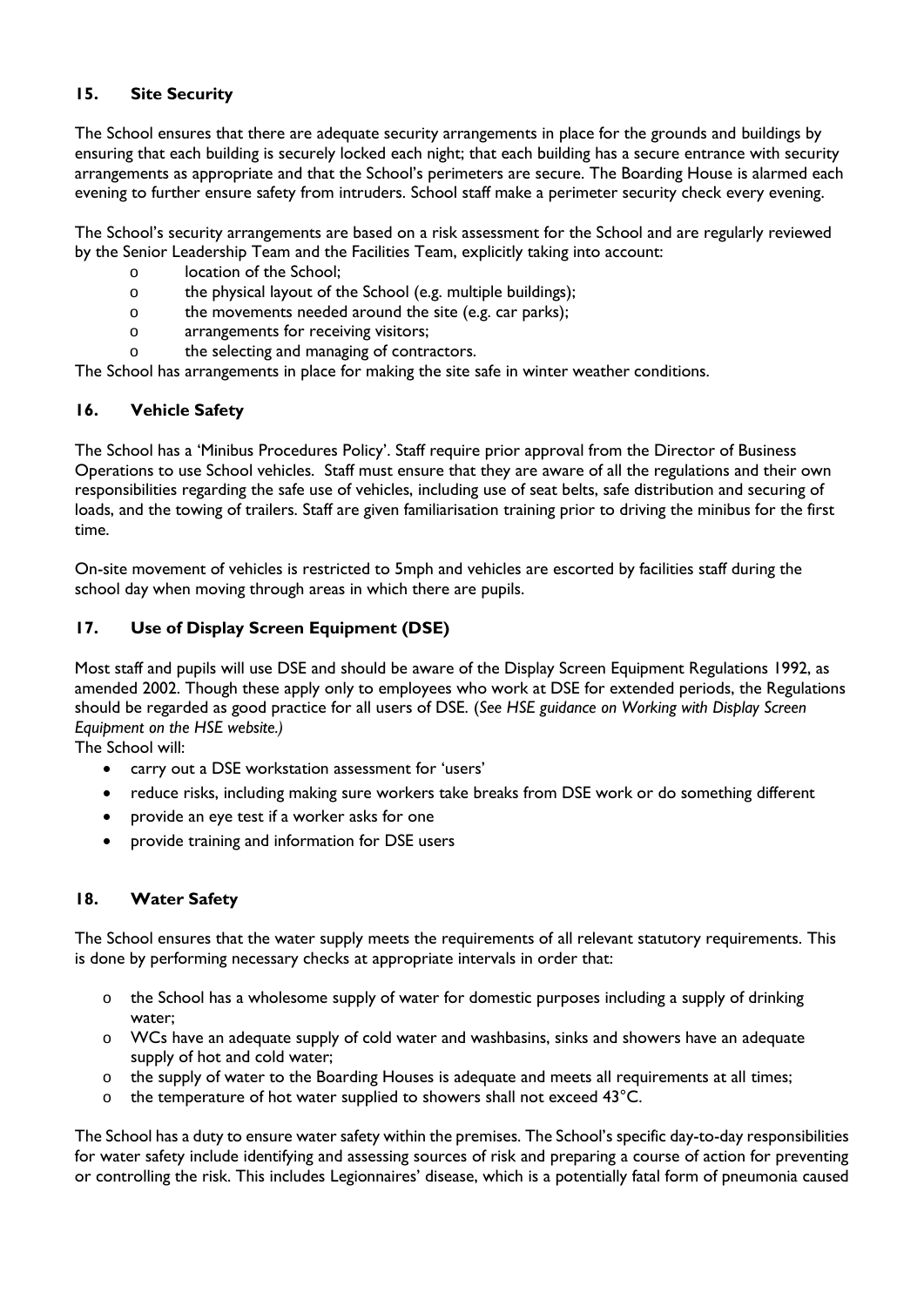by inhaling small droplets of water that are infected with the legionella bacteria. The School has a Legionella risk assessment carried out by a competent service provider and a Legionella management plan.

All drinking water taps are clearly labelled.

The School swimming pool is checked and monitored on a daily basis by the maintenance team and/or Sports Assistants All required water and chlorine testing is completed and recorded on a daily/weekly/monthly basis as required (*see separate Swimming Pool Safe Operating Procedures)*

# **19. Plant, Work Equipment and Personal Protective Equipment (PPE)**

For carrying out certain tasks, staff and pupils may require PPE to protect head, eyes, hearing, hands or feet. Staff and pupils who have received instruction to wear PPE must do so as directed.

The School will ensure that Plant and Equipment provided for use at work is:

- suitable for the intended use
- safe for use, maintained in a safe condition and, in certain circumstances, inspected to ensure this remains the case
- used only by people who have received adequate information, instruction and training
- accompanied by suitable safety measures, eg protective devices, markings, warnings
- subject to ongoing thorough examination and, where appropriate, inspection and calibration by competent people

### **20. Manual Handling**

Most staff will at some time lift heavy or bulky items and should be aware that this is a common cause of injury. The Manual Handling Operations Regulations 1992 (as amended) require that manual handling tasks which include a risk of injury should be avoided so far as is reasonably practicable. *(See HSE leaflet on Manual Handling Operations available on the HSE website.)*

### **21. Lighting, Heating and Ventilation**

The Director of Business Operations ensures that the lighting, heating and ventilation in classrooms and other parts of the School are kept in accordance with the DfE 'Standards for School Premises'.

All aspects of gas, electricity and ventilation are inspected, maintained and repaired by recognised contractors at the appropriate intervals.

No current member of the School staff is qualified to work on mains gas or electrical installations. The Director of Business Operations will arrange for any necessary work to be carried out by qualified contractors.

### **22. No Smoking/Vaping**

In compliance with current legislation, all School buildings, grounds and vehicles are 'no smoking' areas. This applies to anyone entering School premises. Vaping is also not allowed anywhere on the School premises or in School vehicles. When on School trips and off-site, staff must not smoke or vape at any time when in charge of pupils.

# **23. Other Safety Issues Affecting Staff and Pupils**

Brightly coloured notices will be displayed in strategic places around the School to alert staff to any Health and Safety issues (including infectious/contagious illnesses).

Staff with particular responsibilities need to be aware of additional regulations regarding:

o sports safety;